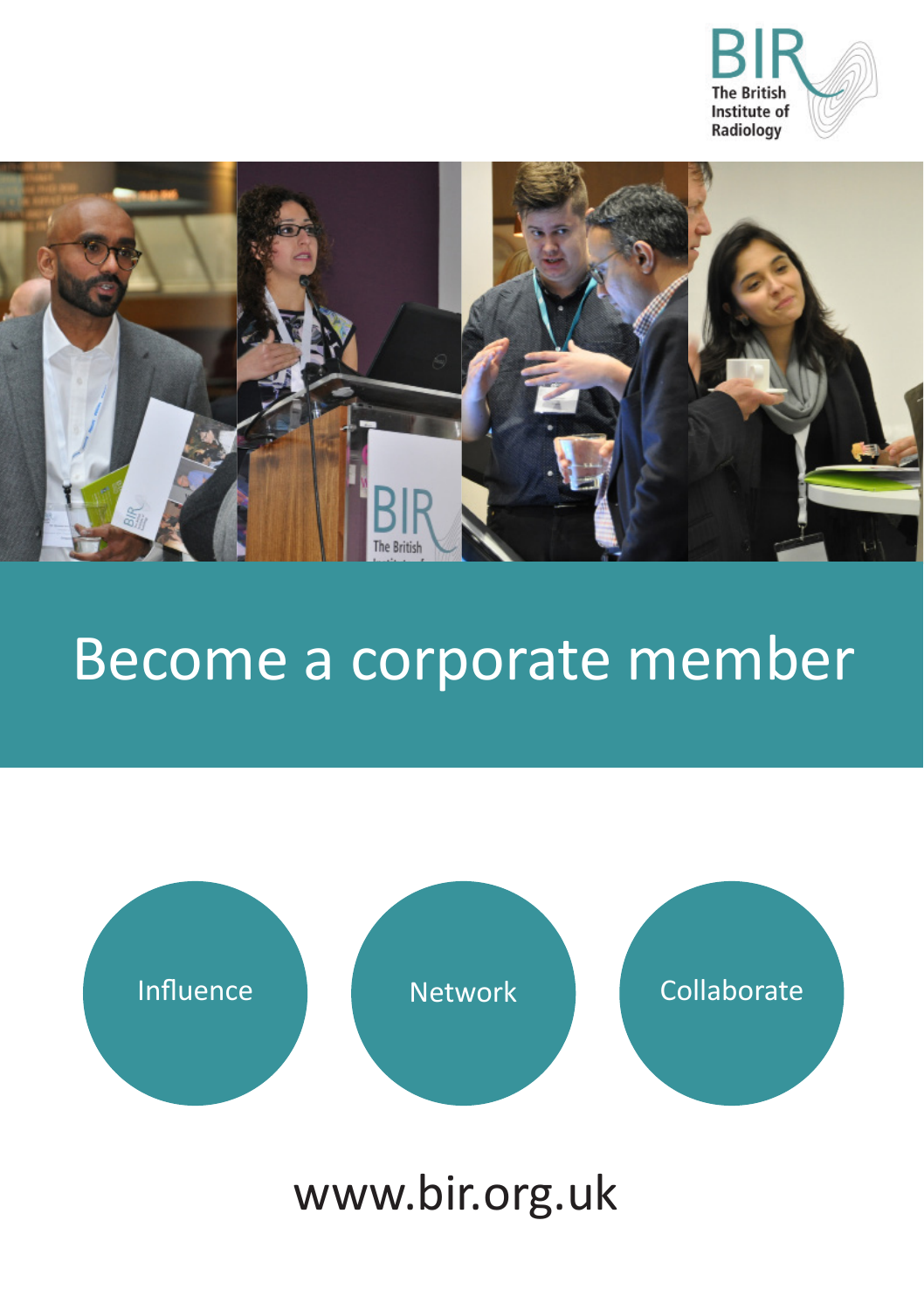## WHO WE ARE

We are a multidisciplinary membership organisation for everyone working in radiology, radiation oncology, and the underlying sciences. Founded in 1897, we are the longest standing radiological society in the world. We are a registered charity, governed by and for our members.

We are a community working to improve medicine, health and patient care through the science and practice of imaging and radiation oncology. We do that by supporting the work of our members and colleagues to achieve professional excellence and to provide continuing professional development.

## **Why join the BIR as a corporate member?**

- **• Reach purchasers and decision makers:** Face to face and through a range of channels
- **• Deliver and support education**: Sponsor an event, webinar or podcast
- **• Influence**: Get involved in our Special Interest Groups (SIGs)
- **• PR**: Let us share your news
- **• Networking**: Meet key leaders, managers, clinicians and scientists and our other corporate members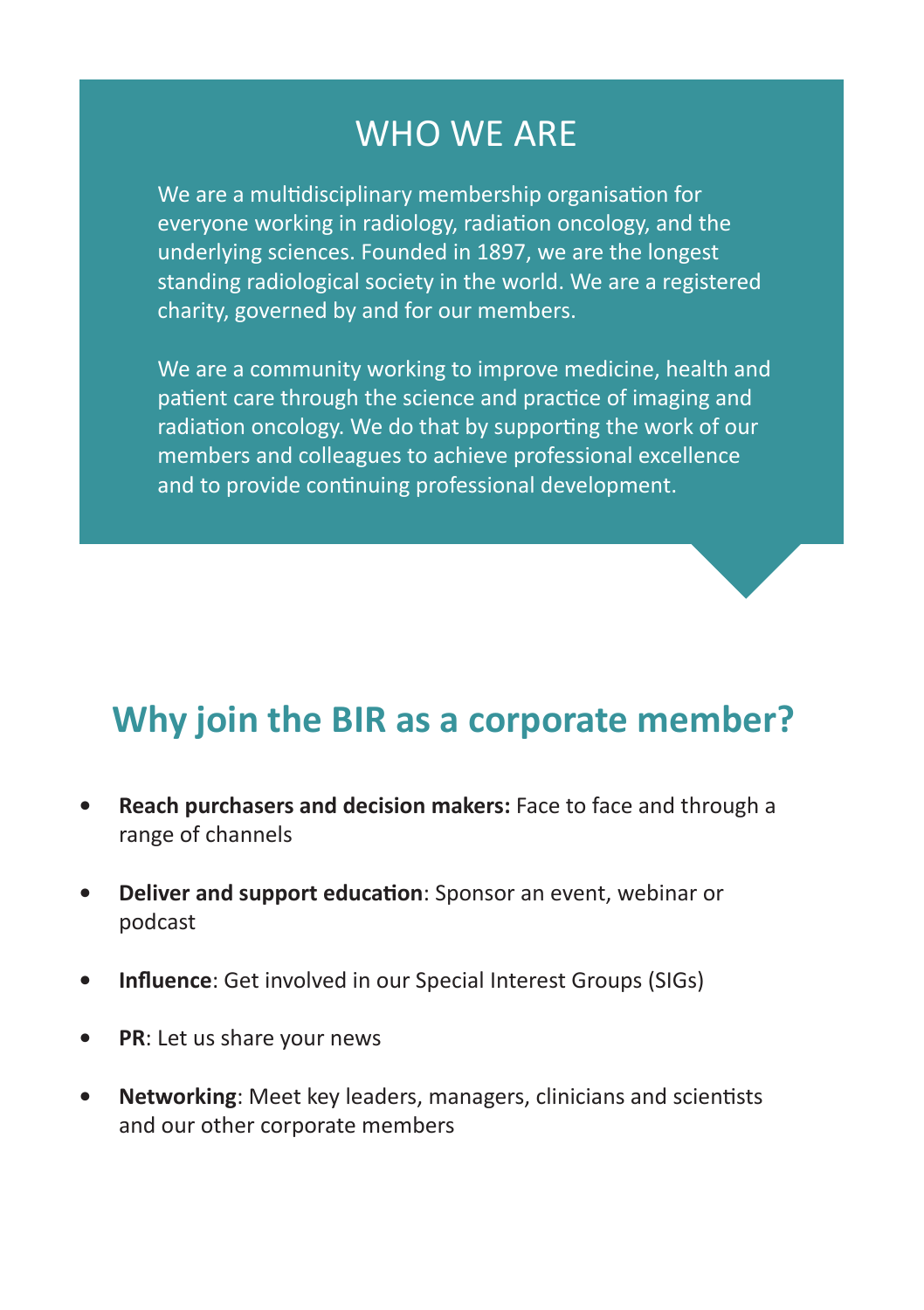## What is included:

- Become a part of the BIR professional community, networking with senior decision makers, thought leaders and clinicians through our educational events, social events, and committees
- Your company news in the BIR newsletter and website
- Special member rates when your company:
	- exhibits at BIR events
	- advertises or sponsor channels such as *BJR*, the BIR newsletter, BIR . jobs boards
- Free posts on the BIR blog, promoted via social media and newsletters
- Mentions by the BIR on social media channels
- Opportunity to sponsor awards and prizes
- Your logo and profile on the BIR website, recognition in *BJR* and the BIR Annual Review
- Membership for six nominees from your company, who will enjoy the benefits of individual membership

Get involved in the BIR's prestigious education programme so your company is aligned with best practice, science and future developments in imaging and radiation oncology. As a BIR member you can:

- Collaborate in developing the content of and sponsoring events and webinars
- Join our Special Interest Groups (SIGs)

I would commend those that share the aims and objectives of the BIR to come on board and support the Institute. "

> Peter Harrison, Managing Director, Siemens Healthineers "